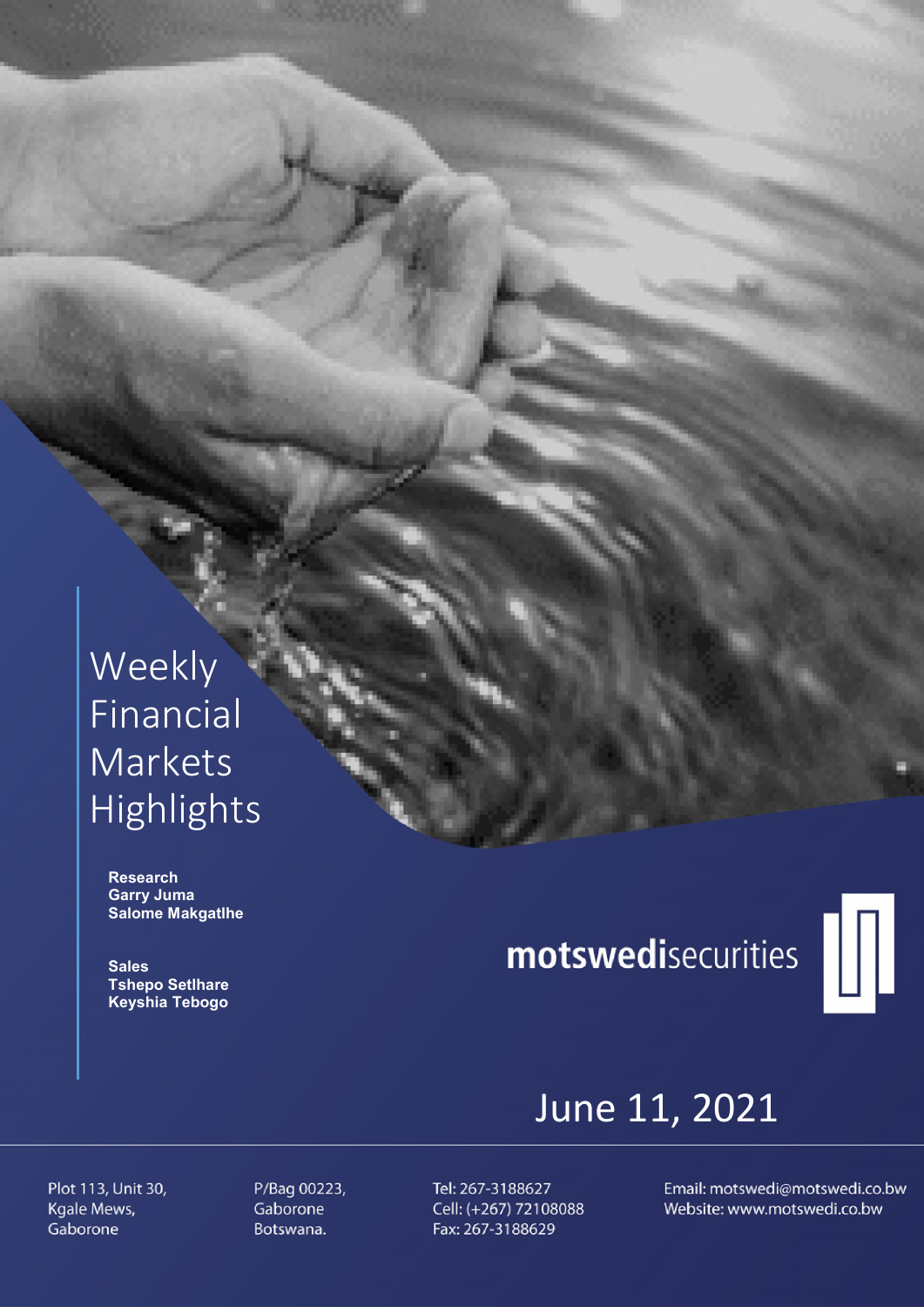

A member of the Botswana Stock Exchange

#### 1.0 Local Equity…

The local equity market's liquidity levels dipped to a one month low in the week just ended, with shares worth P4.06mn being traded across both the domestic and foreign equity boards. Despite the decline in the liquidity levels, trading was not much lower than in the previous week, wherein shares worth P4.14mn went through the market.

On the upside, the recovery of the domestic indices remained well underway. The Domestic Company Index (DCI) recorded its second consecutive week of gains, up 0.05% for the week just ended, marginally knocking away some of its year to date losses which now stand at negative 4.06%. At this time in the previous year, the DCI was down about 1.3% (on a year to date basis), as the pandemic began tightening its grip on the local bourse. The Domestic Company Total Returns Index (DCTRI), on the other hand, noted its seventh consecutive week of gains. The DCTRI was up 0.05%, in tandem with the DCI, feeling the absence of any additional dividend declarations from companies on the domestic board. To calculate the DCTRI, both the price changes and dividend declarations of companies on the domestic board are taken into consideration. The index's loss for the year, shrank further as a result, ending the week at negative 0.93%.

Largely driving the recovery in the domestic indices in the last few weeks were gains in Letshego's share price as well as some support for the agribusiness, SeedCo. However, for the week just ended, this recovery was lifted by gains in StanChart and Absa. StanChart ended the week trading at a 23 month high, valued at P1.75/share. With this gain, the stock reclaimed its position as the second best gainer on the domestic board, with a yearly growth of 20.7%.

Absa recovered 2 thebe in the week to close valued at P4.42/share, reeling from the steep decline the stock endured earlier in the year pressured by a hike in the bank's impairment levels for the year 2020. The bank's share price for the year was slightly reprieved at negative 17.8%.

On the losing front was BTCL, declining to P0.75/share. We have seen the supply of BTCL shares in the market once more start to overwhelm the demand. This results in the stock's price feeling some selling pressures, and allows the buyers to negotiate prices below market. BTCL's decline for the year extended to negative 8.5% following the week's loss.

| <b>COUNTER</b>                                       | 11 Jun<br>(t) | 04 Jun<br>(t) | <b>Change</b><br>(%) | YTD<br>(% ) |
|------------------------------------------------------|---------------|---------------|----------------------|-------------|
| STANCHART <sup>1</sup>                               | 175           | 168           | $+4.2$               | $+20.7$     |
| ABSA $\uparrow$                                      | 442           | 440           | $+0.5$               | $-17.8$     |
| BTCL $\downarrow$<br>Course: Motowodi Coourition DCE | 75            | 77            | $-2.6$               | $-8.5$      |

*Source: Motswedi Securities, BSE* 

### BSE Indices – Week ending 11 June, 2021

| <b>DCI Close</b>               | 6,599.88 |  |  |
|--------------------------------|----------|--|--|
| Weekly Change (%)              | $+0.05$  |  |  |
| YTD Change (%)                 | $-4.06$  |  |  |
| <b>FCI Close</b>               | 1,550.85 |  |  |
| Weekly Change (%)              | 0.00     |  |  |
| YTD Change (%)                 | $+0.23$  |  |  |
| <b>DCTRI Close</b>             | 1,649.21 |  |  |
| Weekly Change (%)              | $+0.05$  |  |  |
| YTD Change (%)<br>.<br>$-\sim$ | $-0.93$  |  |  |

*Source: Motswedi Securities, BSE*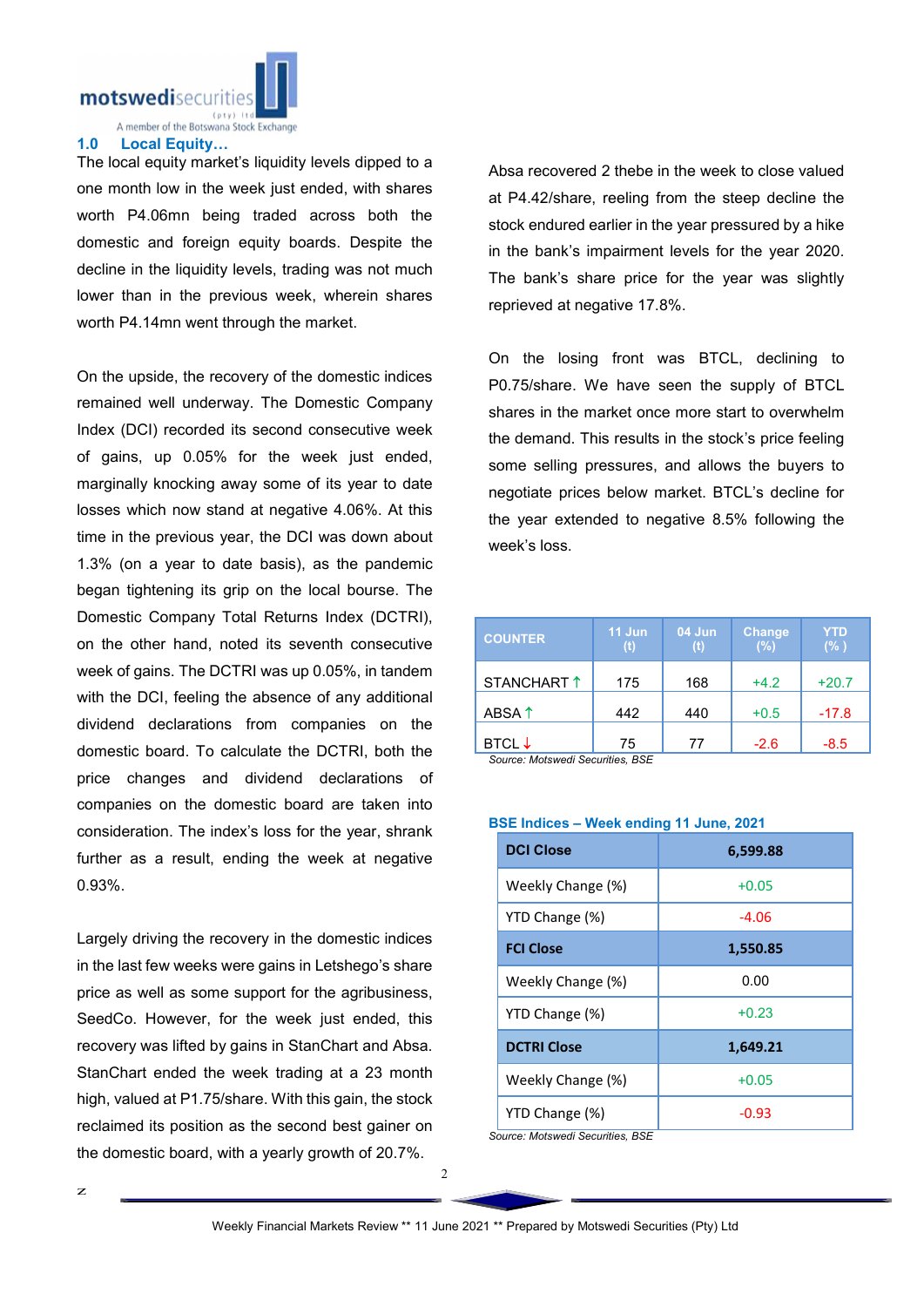

#### Market Summary – Week ending 11 June, 2021

| No. of Shares Trading    | 887,973   |  |  |
|--------------------------|-----------|--|--|
| Turnover (BWP)           | 4,059,685 |  |  |
| Turnover (USD)*          | 384,046   |  |  |
|                          | 11        |  |  |
| No. of stocks trading#   |           |  |  |
| No. of stocks advancing# | 2         |  |  |
| No. of stocks declining# | 1         |  |  |
| No. of stocks unchanged# |           |  |  |

*Source: Motswedi Securities, BSE \*US\$/BWP = 0.0946 # = Domestic Main Board*

#### 2.0 Company Announcements

Botswana Diamonds follows the recently announced discovery of a second kimberlite blow at Thorny River, with an update that independent specialists aggregated all the geophysical and drilling data to model the potential kimberlite volume of the two adjacent blows and the connecting kimberlite. The updated model estimates a range for the two blows of between 300,000 to 600,000 tonnes in aggregate, which is up to a three-fold increase in the volume following the modelling of the first blow. Sample processing results from our May 2021 programme is expected to be available by the end of July, which will determine geological and grade continuity. The Company's expectation based on the historical grade of Thorny River / Marsfontain dykes is 60 carats per hundred tonnes (cpht). Immediately following this, we plan to drill the potential mineralisation between the two kimberlite blows to test our belief that the two blows potentially join. This will also refine our estimate of volumes.

Cresta published its 2020 integrated annual report. Find it here. An Annual General Meeting notice was published as well, slated for Tuesday, 29 June 2021 at 0900hrs via Webinar.

Anglo American plc announces the cash settled entitlements to be received by shareholders in respect of fractional entitlements resulting from the demerger of Thungela Resources Limited. Shareholders are referred to the circular published by Anglo American on 8 April 2021 (the "Circular") relating to the demerger and the announcement published by Anglo American on 7 June 2021 regarding the completion of the demerger and the listing of the ordinary shares of Thungela on the Johannesburg Stock Exchange and the London Stock Exchange. As set out in the Circular, shareholders would have received one Thungela share ("Thungela Share") for every ten Anglo American shares held. If the number of Anglo American shares held is not divisible by ten, an entitlement to a fraction of a Thungela Share would have arisen. No entitlements to a fraction of a Thungela Share shall be transferred to an Anglo American shareholder (nor to anyone on behalf of an Anglo American shareholder). The aggregated number of Thungela Shares to which Anglo American shareholders are entitled will first be rounded down to the nearest whole number of Thungela Shares, resulting in allocations of whole numbers of Thungela Shares. The aggregated excess fractions of Thungela Shares to which such Anglo American shareholders would otherwise be entitled will not be transferred to them but will instead be sold in the market, and the relevant Anglo American shareholder will be entitled to receive a cash payment in respect of the fraction of a Thungela Share to which they otherwise would have been entitled. In this regard, Anglo American shareholders are advised that the price used to determine the cash payment due them in respect of fractional entitlements is R20.86351. This amount has been determined with reference to the volume weighted average price in Rand of the Thungela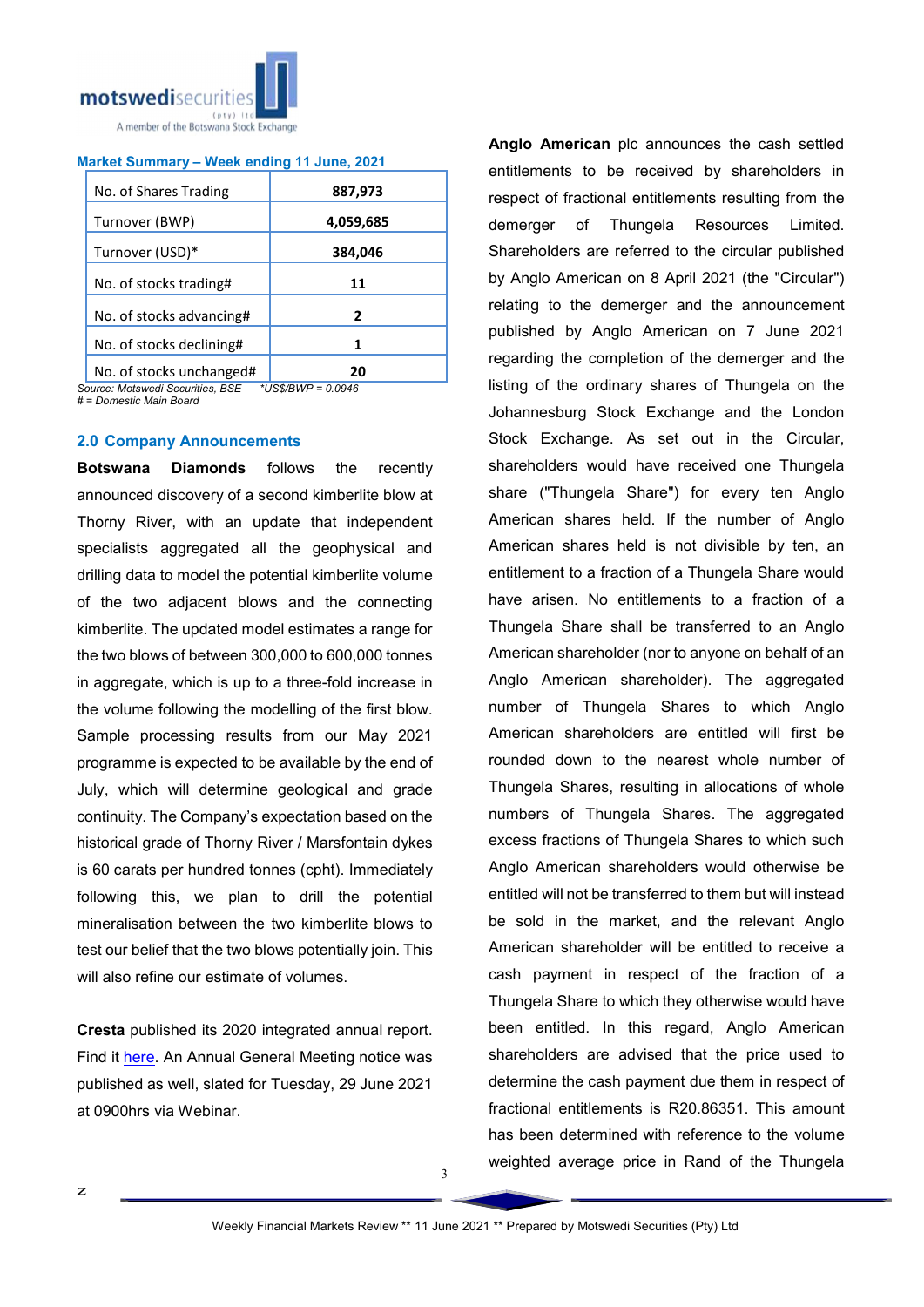

Shares traded on the Johannesburg Stock Exchange on 7 June 2021, less 10% of such volume weighted average price. For Anglo American shareholders on the Anglo American UK register, the reference price will be converted into Sterling using the Rand : Sterling spot rate given on the Bank of England website for 7 June 2021. Anglo American shareholders are further advised that the closing price of the Thungela Shares traded on the Johannesburg Stock Exchange on 7 June 2021 was R21.90.

Olympia announced that Mr Patrick Wamae has been appointed to the Board as a Non-Executive Director with effect from 20th May 2021. He joins the Board with over 30 years of experience in Hospitality Industry, Manufacturing, Transportation and Commercial Agricultural Farming.

Cresta announced the intention of the Company to enter into an agreement with Cresta Hotels Proprietary Limited, a company incorporated in South Africa ("CSA") in terms of which CSA will: - (1) advertise, promote, market and represent the Company in order to generate business with inbound and outbound tour operators and travel agents; (2) provide market intelligence and statistics to the Company; (3) integrate the Company and its hotel inventory on a Central Reservation System("CRS") and provide access to the Global Distribution System ("GDS"), providing to the Company access to online booking channels, which in turn are accessible to travel agents worldwide ("the Proposed Transaction"). CSA is an associate company of Cresta Holdings Proprietary Limited ("CHL"). CHL is a material shareholder of the Company holding approximately 25% of the issued shares of the Company. CSA is a related party, in terms of Botswana Stock Exchange Listings Requirements. The Company does have a management agreement with CHL which has been in place since January 2010 in terms of which the Company pays to CHL a management fee and profit incentive bonus, which agreement, fee and bonus have been approved by shareholders and regularly disclosed in the audited financial statements of the Company.

StanChart gave notice that the 46th Annual General Meeting of the members of Standard Chartered Bank Botswana Limited will be held on Wednesday 30th June 2021 at 1500 hours via bluejeans. StanChart also published its 2020 annual report. Find it here.

Anglo American plc announces the completion of the demerger of its thermal coal operations in South Africa. Thungela Resources Limited will start trading today through a primary listing on the Johannesburg Stock Exchange under the abbreviated name "Thungela" (Alpha code "TGA"), and a standard listing on the London Stock Exchange (ticker symbol "TGA"). As a leading South African thermal coal exporter, Thungela offers investors access to a high quality thermal coal business with low cash cost and high-margin assets and a strong balance sheet, underpinned by a robust ESG framework. The admission to trading of Thungela on the Johannesburg and London stock exchanges follows the completion of the demerger of Anglo American's thermal coal operations in South Africa that was announced on 8 April 2021 and was approved by shareholders on 5 May 2021. The scheme of arrangement to implement the demerger was sanctioned by the UK High Court of Justice on 26 May 2021. The completion of the demerger took effect at 8.00pm (UK time) on 4 June 2021.

4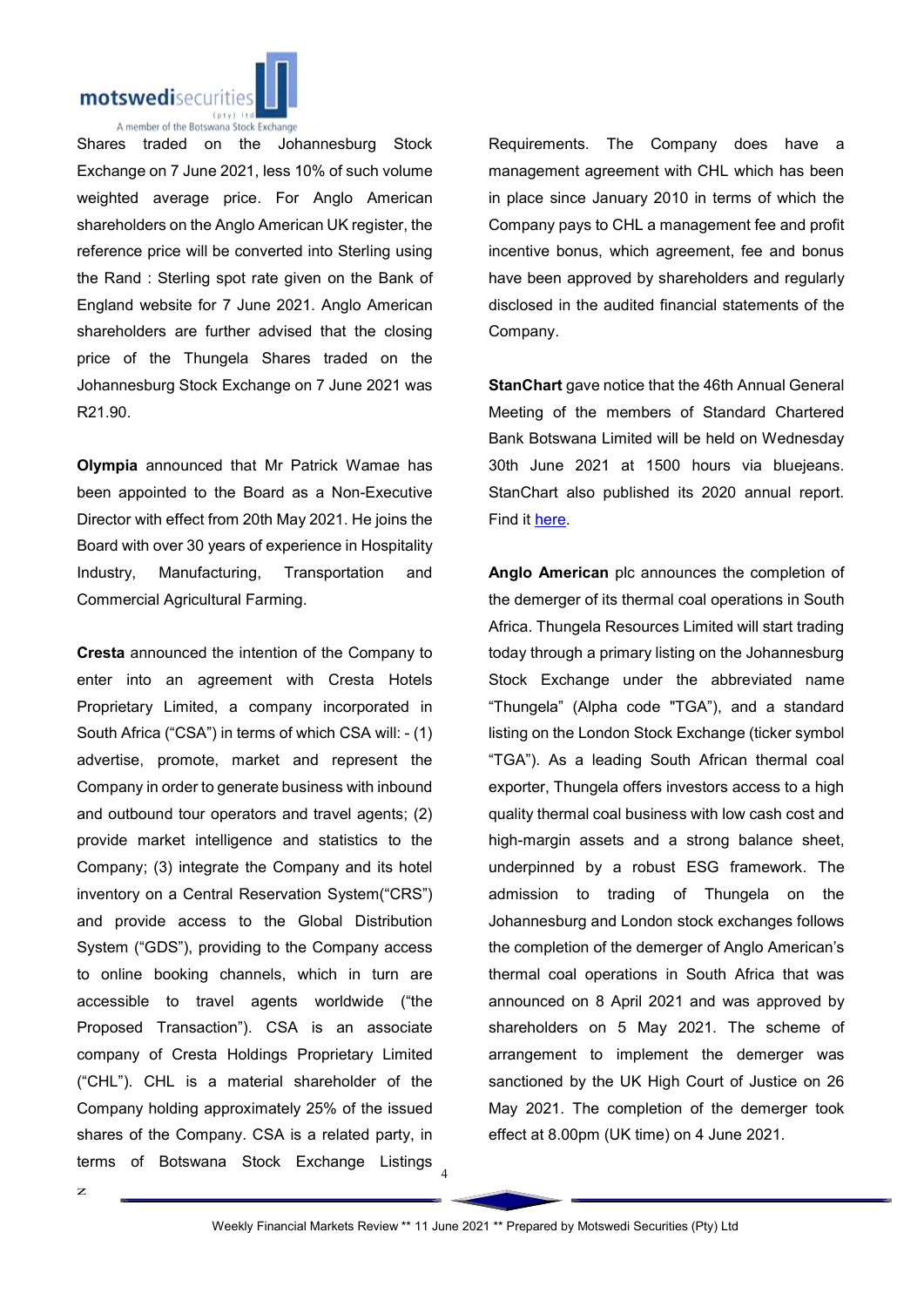

A member of the Botswana Stock Exchange

Lucara Diamond Corp. announced the recovery of a 470 carat top light brown clivage diamond from its 100% owned Karowe Diamond Mine located in Botswana. The diamond, measuring 49x42x26mm, was recovered from direct milling of ore sourced from the EM/PK(S) unit of the South Lobe. The 470 carat recovery forms a notable contribution to a series of top quality gem and clivage quality diamond recoveries during a recent production run, including an additional 5 diamonds greater than 100 carats (265ct, 183ct, 161ct, 116ct, 106ct) and 13 diamonds between 50 and 100 carats in weight. The May production run, dominated by EM/PK(S) ore, produced diamonds greater than 10.8 carat in weight accounting for 12.7% weight percent of total production, exceeding resource expectations. Continued strong resource performance and recovery of large diamonds reinforces the significance of the EM/PK(S) as an important economic driver for the proposed underground mine at Karowe. The 470 carat diamond was recovered in the Coarse XRT circuit and represents the third +300 carat diamond recovered to date in 2021. Year to date, Karowe has produced 10 diamonds greater than 100 carats including 6 diamonds greater than 200 carats, including the 341 carat and 378 carat top white diamonds recovered in January 2021.

## 3.0 Foreign Exchange…

The dollar was under pressure in the week just ended, as investors shrugged off the latest US inflation numbers, which as expected, were quite high. The recently published US data showed that consumer prices climbed 5% year-on-year in May 2021, driven by increased domestic demand as the pandemic's grip on the economy continues to loosen. This was the sharpest rise in prices in the country in almost 13 years. Meanwhile for the month, core inflation only climbed 0.6% in May, which supported the US Federal Reserve's narrative that the increased inflation levels are only transitionary and were expected as the US economy recovers. The dollar was headed for a small weekly loss against a number of its peers, at the time of writing.

The European Central Bank (ECB) commentary was published in the week. It seems the Central Bank has increased its forecasts for the Eurozone growth and inflation, despite not noting when it might start tapering off its bond buyback programme in the Eurozone. The ECB maintained its commitment to continue purchasing bonds until March 2022 as part of its Pandemic Emergency Purchase Program (PEPP). In addition, the central bank has kept its interest rates unchanged.

#### Domestic Exchange rates

| <b>Currency</b>          | 11 June | 04 June | <b>Change</b><br>(%) | YTD<br>(%) |
|--------------------------|---------|---------|----------------------|------------|
| 四<br>US\$/BWP            | 0.0946  | 0.0942  | 0.42                 | 0.53       |
| y≡<br>ZAR/BWP            | 1.2829  | 1.2856  | $-0.21$              | $-3.51$    |
| ⊙.<br>EUR/BWP            | 0.0776  | 0.0778  | $-0.26$              | $-7.62$    |
| ↓ ∺∺<br>GBP/BWP          | 0.0667  | 0.0668  | $-0.15$              | $-7.10$    |
| $\bullet$<br>↓<br>JPY/BW | 10.35   | 10.3800 | $-0.29$              | 1.17       |
| CNH/BWP                  | 0.6039  | 0.6034  | 0.08                 | $-8.04$    |

*Source: Bank of Botswana*

The weakening of the dollar, supported the emerging market currencies. The local unit traded mixed in the week, up against the US dollar and Chinese yuan, and down against the South African rand, the Euro and Sterling pound.

#### 4.0 Commodities…

Oil prices reached a multi-year high during the week, vying for their third consecutive week of gains. This growth was fuelled by signs of the recovery of demand for oil and oil products (including fuel), more especially in the United States, Europe, and China

5